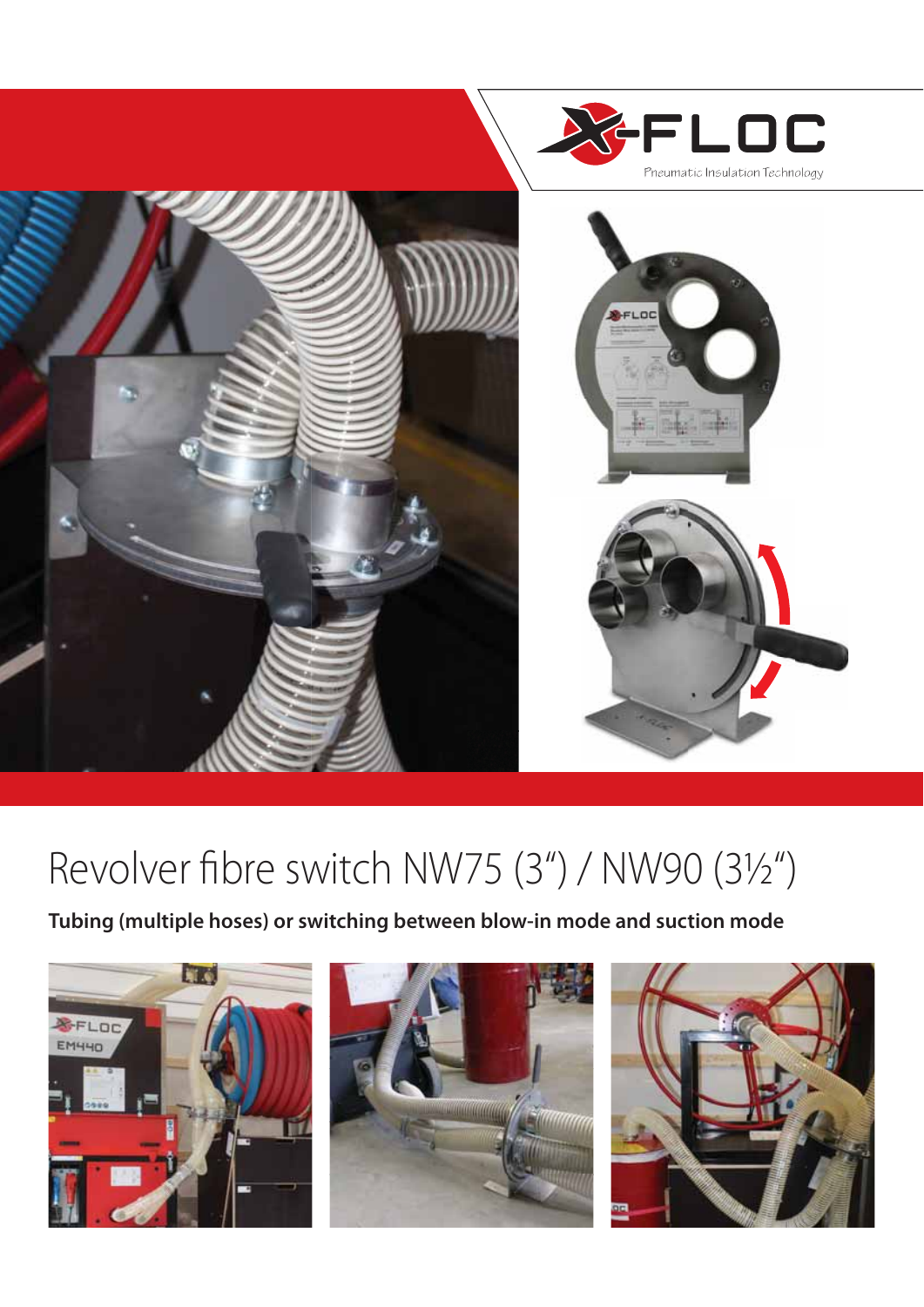

## Revolver fibre switch NW75 (3") / NW90 (31/2")

#### **Tubing (multiple hoses) or switching between blow-in mode and suction mode**

Fibre switches enable serial working throught several-prepared injection lines. SBy using a fibre switch it is no problem to change quickly between blowing mode with a blow-in machine or suction mode with an amplifier/suction station with suction drum. Revolver fibre switches made by X-Floc are equipped with three outlets. This facilitates efficient preparation of multiple injection ports as well as the fast blow-in of multiple fields. The switches seal very well and they are easily adjustable.

Aditionally they also enable an easy switching between blow-in mode and suction mode. Within suction mode it is also possible to suck blockages from the conveying lines. The fibre switch also may be pre-installed into transport vehicles or X-Floc insulation blowing mobiles, there it enables just one touch changeovers.

#### **Applications:**

- $\triangleright$  Easy to operate, good to adjust and to redirect the material flow with help of handle and snapper
- $\blacktriangleright$  Elements can be filled in without interruption
- ` Quick and easy switching between blow-in mode and suction mode
- $\blacktriangleright$  Switchover option at wide compartments which are loaded with two to three hoses
- $\blacktriangleright$  Switchover possibility between up to three fix installed hosed respectively tubes

#### **Connection diagram: Tubing (multiple hoses) and switching between these hose lines**

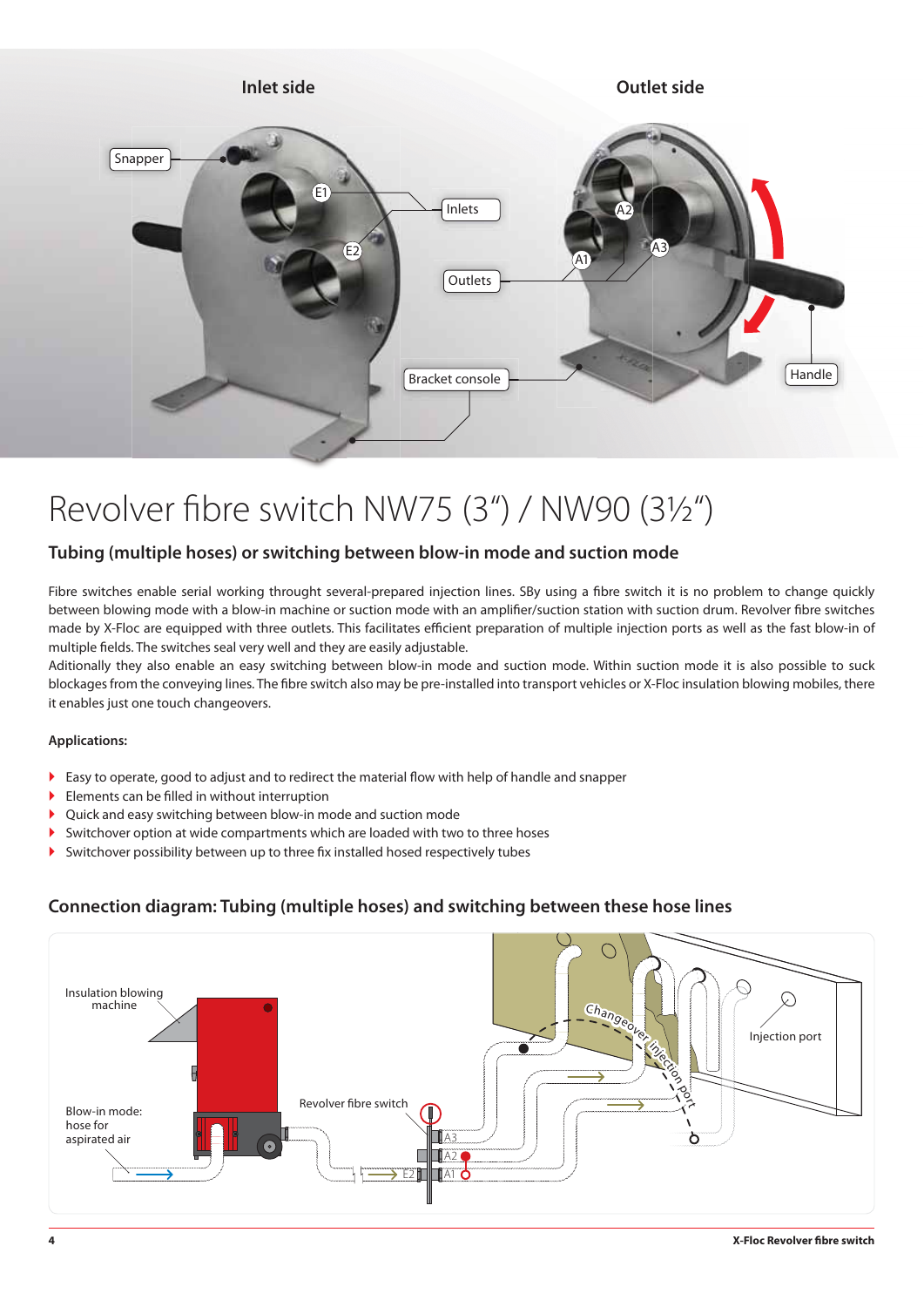### **Dimensions**

**Revolver fibre switch NW75 (3")**



#### **Connection diagram: Flexible changeover between up to three injection tools**



**E1 | | | | | | A2 TTAT** 

E2**m** 

A3